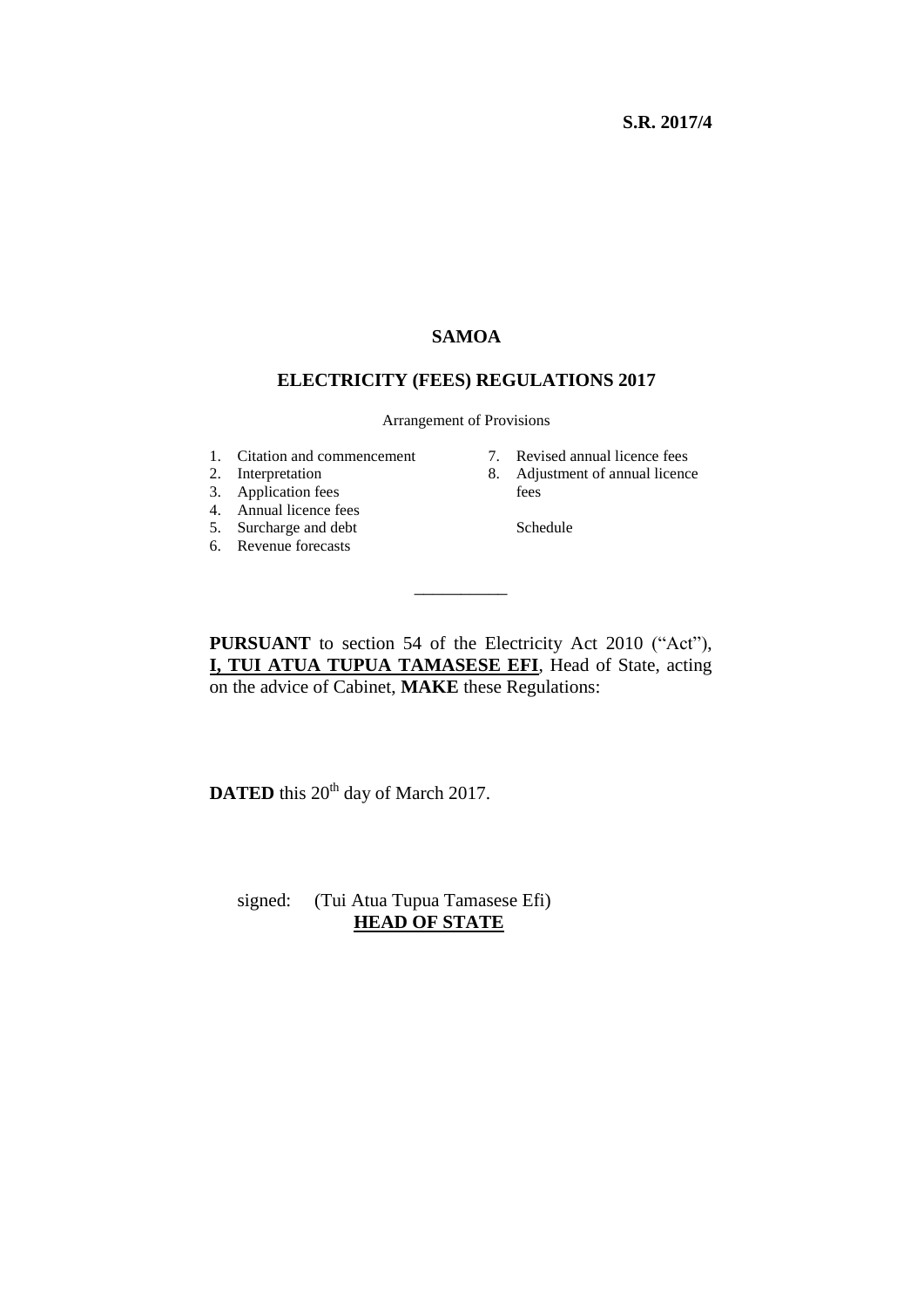### **REGULATIONS**

**1. Citation and commencement**-(1) These Regulations may be cited as the Electricity (Fees) Regulations 2017.

(2) These Regulations commence on the date they are signed by the Head of State.

**2. Interpretation** - In these Regulations, unless the context otherwise requires:

- "application" means an application made under section 13 of the Act;
- "gross revenue" means the licensee's annual gross electricity sales derived from the licensed services during a licence year;
- "licence year" means the period from 1 January to 31 December in a year;
- "qualified auditor" has the meaning under section 15(2) of the Samoa Institute of Accountants Act 2006.

**3. Application fees**-(1) An application must be accompanied by the non-refundable application fee set out in the Schedule.

(2) The Regulator may refuse to process an application until the application fee is paid.

**4. Annual licence fees**-(1) The licensee must (on or before 1 January in each licence year) pay to the Regulator the annual licence fee set out in the Schedule.

(2) However, if a licence is issued within a licence year, the annual licence fee is to be paid proportionate to the period up to 31 December for that licence year.

**5. Surcharge and debt**-(1) If a licensee fails to pay the annual licence fee by the date specified in regulation 4(1), the licensee must pay a surcharge of 5% of the unpaid licence fee, in addition to the licence fee.

(2) The licensee must pay the surcharge in sub-regulation (1) for each licence year the annual licence fee remains unpaid.

(3) Any unpaid annual fee, including surcharge is a debt owed by the licensee and is recoverable in court by the Regulator.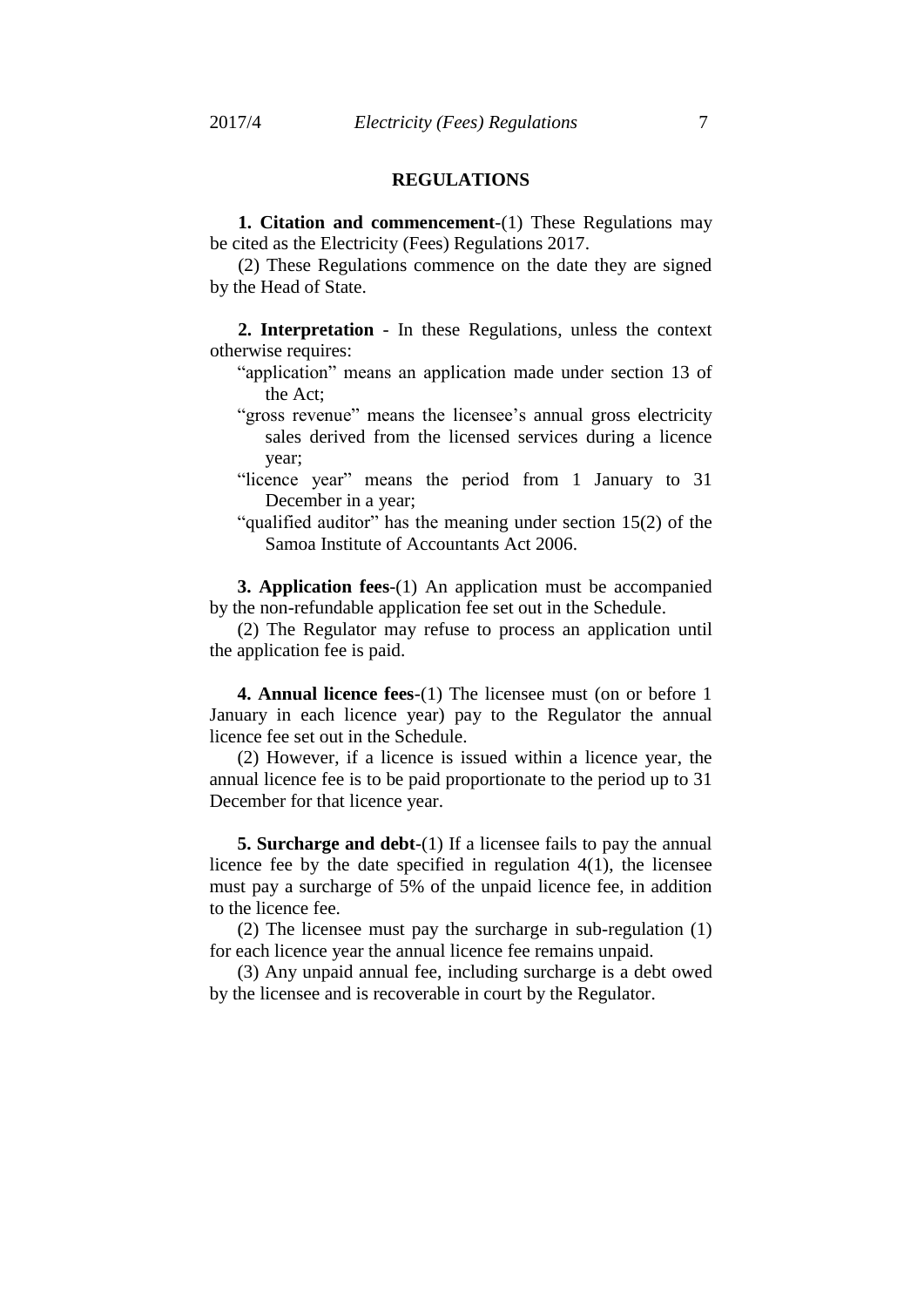**6. Revenue forecasts**-(1) A licensee must (no later than 1 January in each licence year) submit to the Regulator written forecasts:

- (a) of its gross revenue to the Regulator no later than 1 January in each licence year; and
- (b) clearly state the methods used in preparing the forecasts.

(2) The Regulator may, in writing, request a licensee to provide to the Regulator any information that is reasonably necessary to verify the calculation of the annual licence fee, including the following:

- (a) audited financial statements;
- (b) information on adjustments required to compensate for under or overpayments of previous licence fee payments;
- (c) a report prepared by a qualified auditor that includes a statement that the information submitted complies with any requirements of the Regulator;
- (d) any other information relevant to preparing the gross revenue.

**7. Revised annual licence fees**-(1) This sub-regulation applies if the Regulator is satisfied that the information provided by the licensee under regulation 6 is incomplete or unreasonable compared to the estimates of the annual gross revenue for the last licence year.

(2) If sub-regulation (1) applies, the Regulator may revise the annual licence fee to be paid under regulation 4 if the revised fee is additional to the annual fee already paid by the licensee.

(3) A person who intentionally provides to the Regulator any information that is false in order to pay a lesser annual licence fee commits an offence and is liable upon conviction to a fine not exceeding 4 penalty units.

**8. Adjustment of annual licence fees**-(1) A licensee may submit to the Regulator audited financial statements which disclose the licensee's actual gross revenue derived from the licensed services within four (4) months of the end of the licensee's financial year.

(2) If there is a shortfall or excess between a licensee's estimate of gross revenue and the actual gross revenue for that licence year, the shortfall or excess shall be added to, or subtracted from, the annual licence fee payable for the next licence year that immediately follows the period under review.